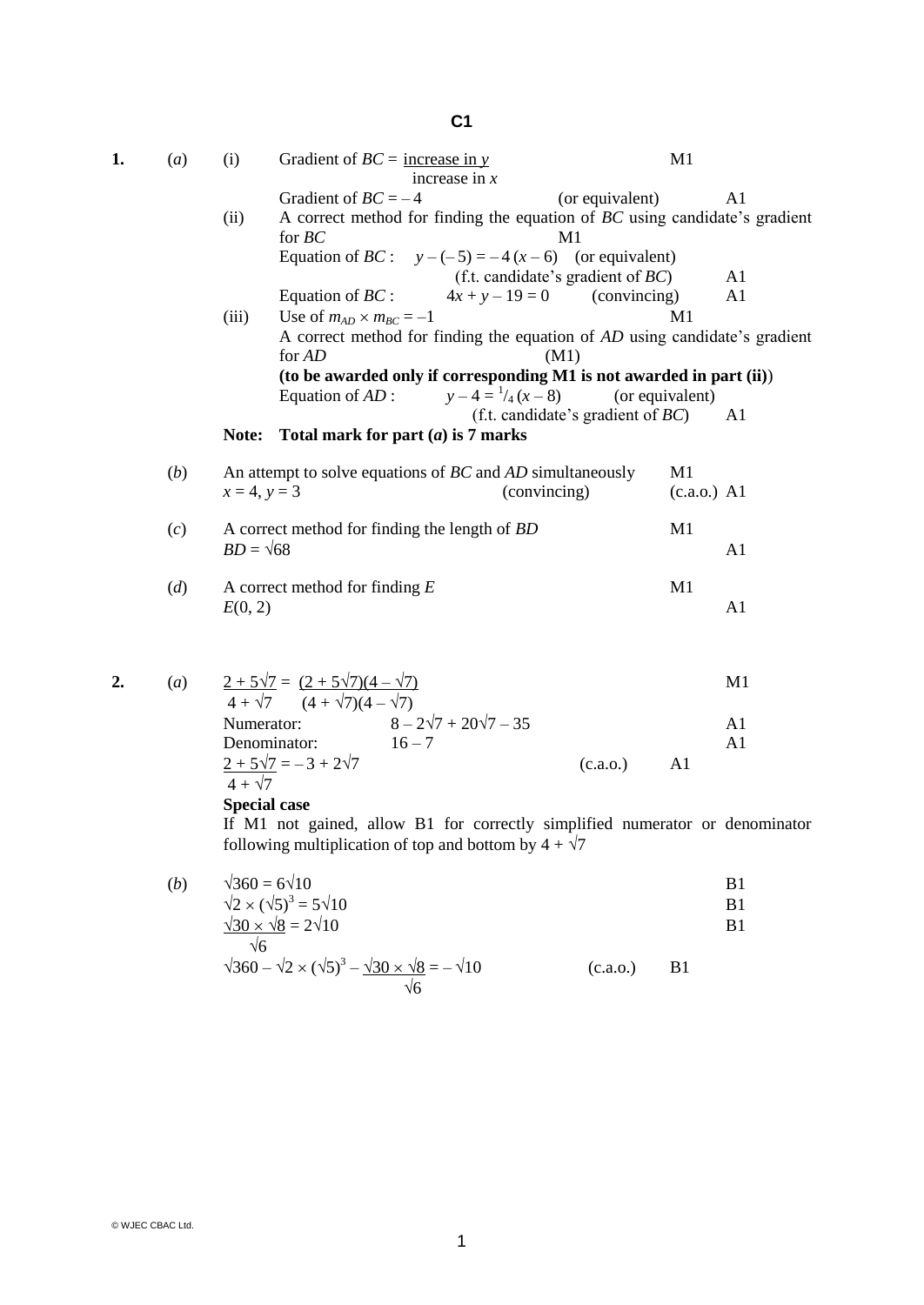| 3. | (a) | $\underline{dy} = 4x - 10$<br>(an attempt to differentiate,                                                                                                         |    |
|----|-----|---------------------------------------------------------------------------------------------------------------------------------------------------------------------|----|
|    |     | dx<br>at least one non-zero term correct)<br>An attempt to substitute $x = 3$ in candidate's expression for $\frac{dy}{dx}$<br>ml                                   | M1 |
|    |     | dx<br>Value of $\frac{dy}{dx}$ at $P = 2$<br>(c.a.o.)<br>dx                                                                                                         | A1 |
|    |     | Use of gradient of normal $=$<br>candidate's value for dy                                                                                                           | m1 |
|    |     | dx<br>$y-(-5) = -\frac{1}{2}(x-3)$ (or equivalent)<br>Equation of normal at $P$ :<br>(f.t. candidate's value for <u>dy</u> provided M1 and both m1's awarded)<br>dx | A1 |
|    | (b) | An attempt to put candidate's expression for $dy = 0$<br>dx<br><i>x</i> -coordinate of $Q = 2.5$                                                                    | M1 |
|    |     | (f.t. one error in candidate's expression for $\frac{dy}{dx}$ ) A1<br>dx                                                                                            |    |
|    |     | (a) $2(x-4)^2-40$<br><b>B1 B1 B1</b>                                                                                                                                |    |

(*b*) least value = – 20 (f.t. candidate's value for *c*) B1 *x*-coordinate = 4 (f.t. candidate's value for *b*) B1

5. (a) 
$$
(1+2x)^7 = 1 + 14x + 84x^2...
$$
 B1 B1 B1

(b) 
$$
(1-4x)(1+2x)^7 = 1-4x+14x-56x^2+84x^2
$$
  
Constant term and terms in x  
Terms in  $x^2$  B1  
(f.t. candidate's expression in (a))

$$
(1 - 4x)(1 + 2x)^7 = 1 + 10x + 28x^2
$$
 (c.a.o.) B1

© WJEC CBAC Ltd.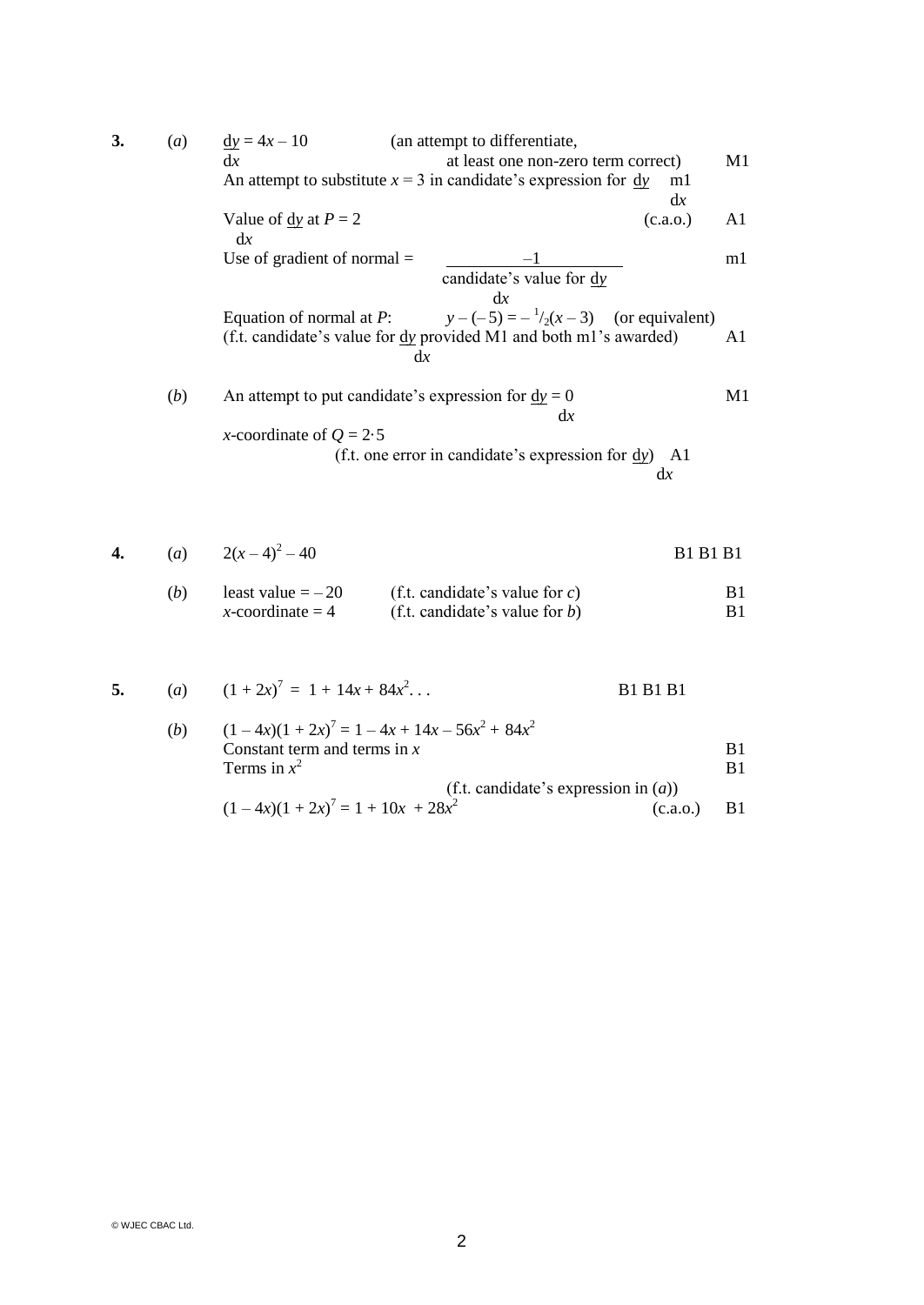| 6. | (a)  | (i)   | An expression for $b^2 - 4ac$ , with at least two of a, b, c correct                                                                                                                                                                | M1                                         |    |                |
|----|------|-------|-------------------------------------------------------------------------------------------------------------------------------------------------------------------------------------------------------------------------------------|--------------------------------------------|----|----------------|
|    |      |       | $b^2-4ac = (4k+1)^2 - 4 \times (k+1) \times (k-5)$                                                                                                                                                                                  |                                            |    | A <sub>1</sub> |
|    |      |       | Putting $b^2 - 4ac = 0$                                                                                                                                                                                                             |                                            |    | m1             |
|    |      |       | $4k^2 + 8k + 7 = 0$                                                                                                                                                                                                                 | (convincing)                               | A1 |                |
|    | (ii) |       | An expression for $b^2 - 4ac$ , with at least two of a, b, c correct                                                                                                                                                                | (M1)                                       |    |                |
|    |      |       | (to be awarded only if corresponding M1 is not awarded in part (i))                                                                                                                                                                 |                                            |    |                |
|    |      |       | $b^2-4ac = 64 - 112 (= -48)$                                                                                                                                                                                                        |                                            |    | A1             |
|    |      |       | $b^2-4ac < 0 \Rightarrow$ no real roots                                                                                                                                                                                             |                                            |    | A1             |
|    |      | Note: | Total mark for part $(a)$ is 6 marks                                                                                                                                                                                                |                                            |    |                |
|    | (b)  |       | Finding critical values $x = -\frac{3}{4}$ , $x = 3$                                                                                                                                                                                |                                            |    | B1             |
|    |      |       | A statement (mathematical or otherwise) to the effect that                                                                                                                                                                          |                                            |    |                |
|    |      |       | $x \le -\frac{3}{4}$ or $3 \le x$ (or equivalent)                                                                                                                                                                                   |                                            |    |                |
|    |      |       |                                                                                                                                                                                                                                     | (f.t. candidate's derived critical values) |    | B <sub>2</sub> |
|    |      |       | Deduct 1 mark for each of the following errors                                                                                                                                                                                      |                                            |    |                |
|    |      |       | the use of strict inequalities                                                                                                                                                                                                      |                                            |    |                |
|    |      |       | the use of the word 'and' instead of the word 'or'                                                                                                                                                                                  |                                            |    |                |
| 7. | (a)  |       | $y + \delta y = 5(x + \delta x)^2 + 8(x + \delta x) - 11$                                                                                                                                                                           |                                            |    | B1             |
|    |      |       | Subtracting $y$ from above to find $\delta y$                                                                                                                                                                                       |                                            |    | M1             |
|    |      |       | $\delta y = 10x\delta x + 5(\delta x)^2 + 8\delta x$                                                                                                                                                                                |                                            |    | A1             |
|    |      |       | <b>Property</b> the contract of the contract of the contract of the contract of the contract of the contract of the contract of the contract of the contract of the contract of the contract of the contract of the contract of the |                                            |    | $\mathbf{v}$   |

| M1            |
|---------------|
| $(c.a.o.)$ A1 |
|               |
|               |

(*b*)  $dy = 6 \times 2 \times x^{-1/3} + 5 \times -2 \times x^{-3}$  (completely correct answer) B2 d*x* 3 (**If B2 not awarded**, award B1 for at least one correct non-zero term)

| 8. | Attempting to find $f(r) = 0$ for some value of r                                 | МI            |
|----|-----------------------------------------------------------------------------------|---------------|
|    | $f(-1) = 0 \Rightarrow x + 1$ is a factor                                         |               |
|    | $f(x) = (x + 1)(8x2 + ax + b)$ with one of a, b correct                           | M1            |
|    | $f(x) = (x + 1)(8x^2 - 10x + 3)$                                                  | $\mathbf{A}1$ |
|    | (f.t. only $8x^2 + 10x + 3$ in above line)<br>$f(x) = (x + 1)(2x – 1)(4x – 3)$    | A1            |
|    | $x=-1.\frac{1}{2}$ , $\frac{3}{4}$<br>(f.t. for factors $2x \pm 1$ , $4x \pm 3$ ) |               |

© WJEC CBAC Ltd.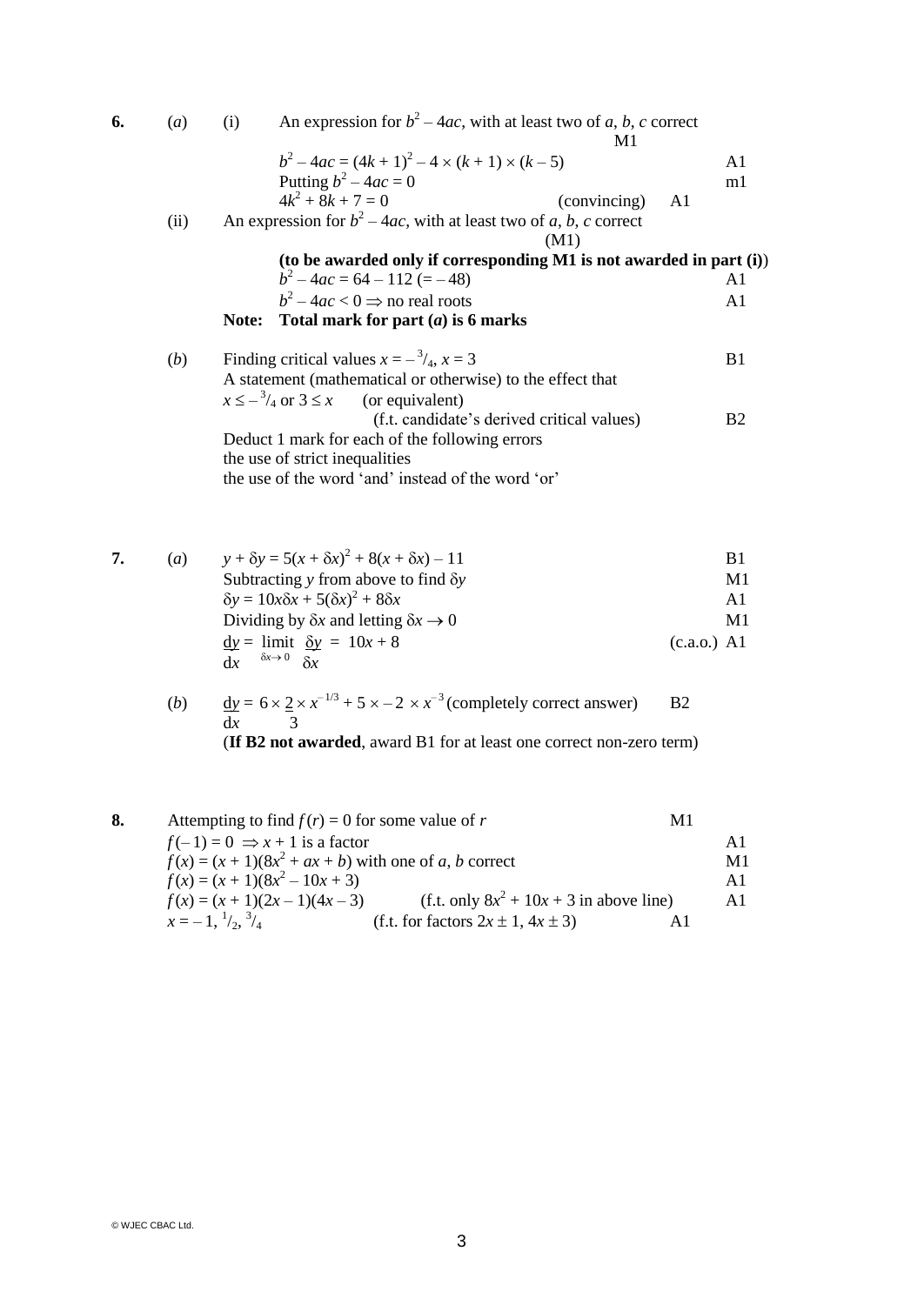**9.** (*a*)



Note: A candidate who draws a curve with no changes to the original graph is awarded 0 marks (both parts)